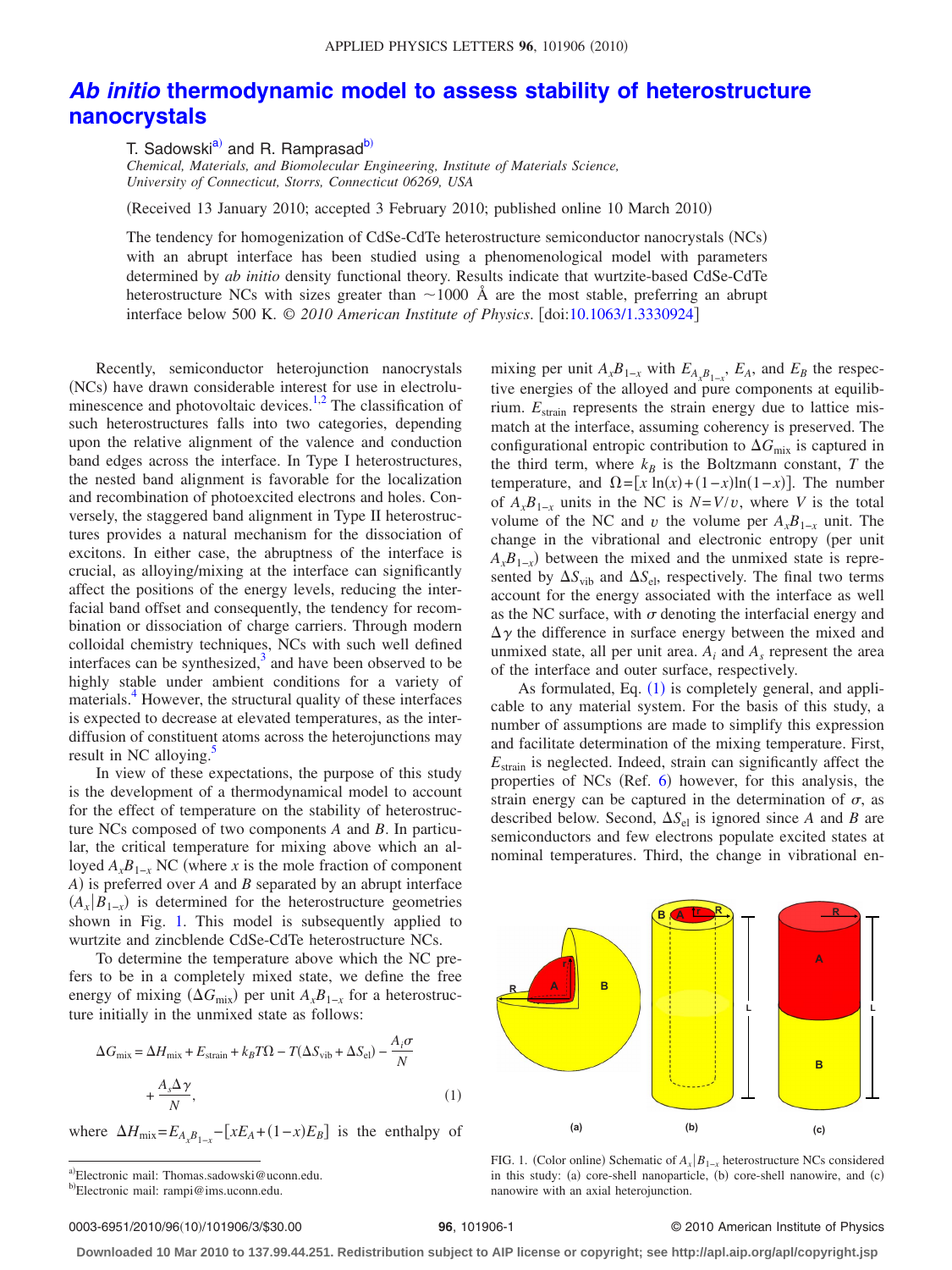tropy between the  $A_xB_{1-x}$  and  $A_x|B_{1-x}$  states is assumed to be small compared to the corresponding configurational entropy difference, allowing for the neglect of  $\Delta S_{vib}$ . Finally,  $\Delta \gamma$  is taken to be zero under the assumption that *A* and *B* are chemically similar.

<span id="page-1-0"></span>Making these approximations and setting Eq.  $(1)$  $(1)$  $(1)$  to zero, the critical temperature above which it is no longer favorable for *A* and *B* to remain separated by an abrupt interface is as follows:

$$
T_{\text{mix}} = \frac{1}{k_B \Omega} \left( \frac{A_i v \sigma}{V} - \Delta H_{\text{mix}} \right). \tag{2}
$$

In this expression, the effect of NC geometry is contained in the first term, and is specified by *Ai* and *V*. For the NCs depicted in Fig. [1,](#page-0-2) *Ai* and *V* have the following definitions:  $4\pi r^2$  and  $4/3\pi R^3$  for core-shell nanoparticles,  $2\pi rL$  and  $\pi R^2 L$  for core-shell nanowires, and  $\pi R^2$  and  $\pi R^2 L$  for nanowires with an axial heterojunction (with  $r$ ,  $R$ , and  $L$  defined in Fig. [1](#page-0-2)). In the limit of infinite radius or length, the first term drops out and the critical mixing temperature  $T_{\text{mix}}^{\text{bulk}}=$  $-\Delta H_{\text{mix}}/k_B \Omega$ , represents the temperature above which the mixed state is preferred in the bulk. We therefore have

<span id="page-1-3"></span>
$$
T_{\text{mix}} = T_{\text{mix}}^{\text{bulk}} + \frac{A_i v \sigma}{k_B \Omega V},\tag{3}
$$

with the second term always being negative, implying that finite sizes will decrease  $T_{\text{mix}}$  relative to the corresponding bulk value.

In addition to  $A_i$  and *V*, three other quantities, namely,  $\Delta H_{\text{mix}}$ , *v*, and  $\sigma$  are needed to determine the mixing temperature according to Eq.  $(2)$  $(2)$  $(2)$ . These quantities are not analytic and represent material properties of *A* and *B*, taken here to be CdSe and CdTe. In the bulk, CdSe and CdTe form a pseudobinary solid solution over the entire composition range, adopting the zincblende or wurtzite structure depending on the amount of CdSe present in the alloy.<sup> $\prime$ </sup> Here, we assume that CdSe, CdTe, and the mixed phase are either all in the wurtzite phase or all in the zinc blende phase. We believe that this is more appropriate for the process modeled here. To determine  $\Delta H_{\text{mix}}$ , *v*, and  $\sigma$ , *ab initio* density functional theory (DFT) calculations were carried out within the local density approximation (LDA) using SIESTA,<sup>[8](#page-2-7)</sup> a local orbital code. Core electrons were described by norm-conserving pseudopotentials, constructed according to the Troullier– Martins scheme<sup>9</sup> with atomic configurations of  $[Kr]$ 5s<sup>2</sup>4d<sup>10</sup>,  $[Ar \ 3d^{10}]$ 4*s*<sup>2</sup>4*p*<sup>4</sup>, and  $[Kr \ 4d^{10}]$ 5*s*<sup>2</sup>5*p*<sup>4</sup> for Cd, Se, and Te, respectively. A double- $\zeta$  plus polarization basis set with an orbital confining cutoff radius specified by an energy shift parameter of 0.002 Ry was used for all calculations. Sampling the Brillouin zone using a  $(4 \times 4 \times 4)$  Monkhorst–Pack  $k$ -point mesh<sup>10</sup> yielded well converged results. The equilibrium positions of all atoms were determined by requiring the force upon each atom to be no greater than 0.04 eV/Å.

The predicted wurtzite CdSe: *a*=4.28 Å, *c*=7.02 Å, CdTe:  $a=4.62$  Å,  $c=7.55$  Å) and zincblende (CdSe:  $a$  $=6.08$  Å, CdTe:  $a=6.52$  Å) lattice constants are in good agreement with available theoretical work at the same level of theory $11-13$  and with the corresponding experimental values.<sup>14</sup> Ordered CdSe<sub>x</sub>Te<sub>1−*x*</sub> alloys were then simulated using 32 and 64 atom supercells for the wurtzite and zincblende phases, respectively. Within the supercell, the composition of the alloy was varied using the procedure of

<span id="page-1-1"></span>

FIG. 2. (Color online) Calculated enthalpy of mixing and lattice parameter (inset) of a homogeneous CdSe<sub>*x*</sub>Te<sub>1−*x*</sub> alloy as a function of CdSe composition for the wurtzite and zincblende phases. Also shown are the experimental values of the lattice parameter, taken from Ref. [7.](#page-2-6)

Pelucchi *et al.*<sup>[15](#page-2-13)</sup> systematically replacing Se atoms with Te atoms to create a homogeneously mixed system. The total energy at each chosen composition was then obtained by allowing the atomic positions and the lattice constants to relax to their most stable configuration.

Figure [2](#page-1-1) shows the dependence of the  $\Delta H_{\text{mix}}$  and lattice constants on the alloy composition. The predicted lattice constants are in excellent agreement with available experimental data.<sup>7</sup> Moreover,  $\Delta H_{\text{mix}}$  is greater than zero for both the wurtzite and zincblende phases, indicating that at *T*=0 it is thermodynamically favorable for CdSe and CdTe to remain separated regardless of composition.

To determine  $\sigma$ , a series of heterostructure superlattices were constructed with interfaces oriented along crystal planes most commonly observed in zincblende and wurtzite NCs.<sup>5,[16](#page-2-14)</sup> These interfaces as well as their corresponding energies are presented in Table [I.](#page-1-2) Although standard supercell techniques are capable of determining the  $\sigma$  of the nonpolar interfaces, the lack of inversion symmetry in wurtzite and zincblende crystals makes the isolation of polar interface en-ergies nontrivial.<sup>17[,18](#page-2-16)</sup> In these instances, the  $\sigma$  is taken as the average between the polar interface plane and its compliment  $\frac{1}{2}$  i.e., the (111) and  $(\overline{111})$  interfaces for zincblende, and the  $(0001)$  and  $(000\bar{1})$  in the case of wurtzite]. To incorporate the strain energy  $[E_{\text{strain}}]$  in Eq. ([1](#page-0-3)) into  $\sigma$ , the total energy of the heterostructure with optimized lattice parameters and atomic positions was determined and referenced to the bulk energies of CdSe and CdTe at their equilibrium (strain-free) lattice

<span id="page-1-2"></span>TABLE I. Energy (in meV/ $\AA^2$ ) of various types of zincblende and wurtzite interfaces.

| System     | Interface      | $\sigma$ |
|------------|----------------|----------|
| Zinchlende | (110)          | 16.8     |
|            | (001)          | 17.1     |
|            | (111)          | 17.5     |
| Wurtzite   | (1010)         | 15.6     |
|            | $(01\bar{1}0)$ | 15.9     |
|            | $(11\bar{2}0)$ | 15.7     |
|            | (0001)         | 16.4     |

**Downloaded 10 Mar 2010 to 137.99.44.251. Redistribution subject to AIP license or copyright; see http://apl.aip.org/apl/copyright.jsp**